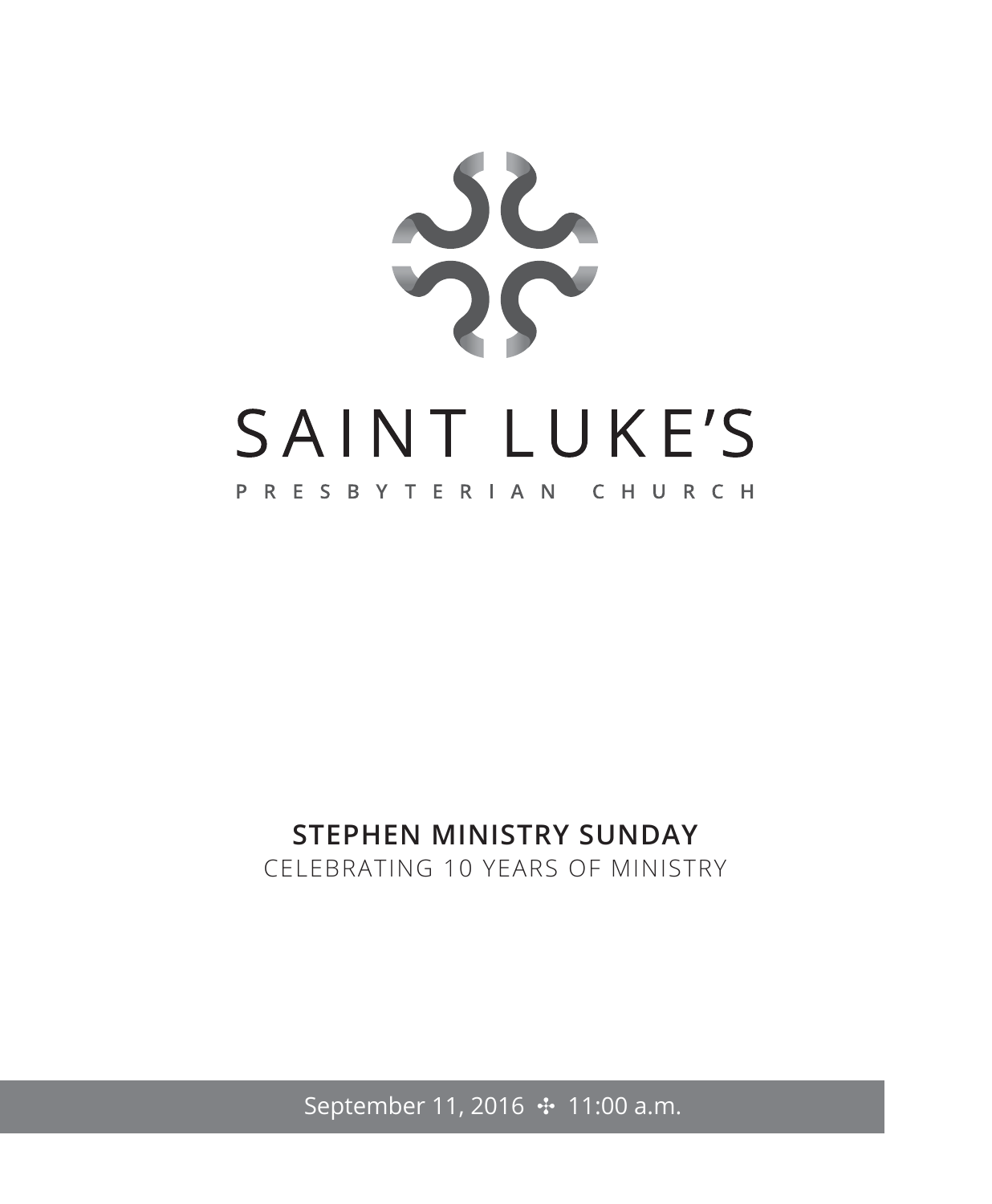

1978 Mount Vernon Road • Dunwoody, Georgia 30338 770.393.1424 • www.slpres.org

# **September 11, 2016**

Ordinary Time

**Liturgical Color:** *Green Green is used to represent spiritual growth.*

*The flowers are given to the glory of God and in support of those valiantly battling cancer. Donated by Bob and Joyce Johnson*

#### **SUNDAY SCHEDULE**

**8:30 a.m.** Chapel Communion Service **9:30 a.m.** Sunday School **11:00 a.m.** Sanctuary Worship Service *Nursery available at all services & Sunday School*

MISSION Responding to God's call and empowered by the Holy Spirit, we invite all to join us in knowing, serving, and sharing Jesus Christ here and around the world.

VISION To be a beacon of faith hope, and love – every member an active disciple in Christ's ministry.

#### **WELCOME, GUESTS!**

We are delighted you are worshiping with us!

**DURING** the Welcome, please print the requested information on the Friendship Pad and pass the Friendship Pad down the pew.

**AFTER** the worship service, please visit the welcome table in the Narthex (Sanctuary lobby). A Deacon and an Elder will be on hand to welcome you and answer questions. They will also provide you with a Guest Packet and a loaf of freshlybaked bread.

**FOR MORE** information about our programs, ministries or membership, please contact one of our Pastors at 770.393.1424, or visit our website: slpres.org.

#### **THAT ALL MAY WORSHIP**

**A HEARING LOOP** is accessible by switching hearing aids to **T-coil**. **LARGE PRINT HYMNALS** and **BACK CUSHIONS** are available; our ushers are happy to assist you.

**CHILDREN** are a precious part of our church family, and we welcome them in worship. Worship notebooks and activity packets are available on the back ledges of the sanctuary for preschool and elementary ages. Each week, children are invited to walk up for an age-appropriate message during "Tell Us Our Story." After that time, they may remain in worship or go to child care (PreK and younger).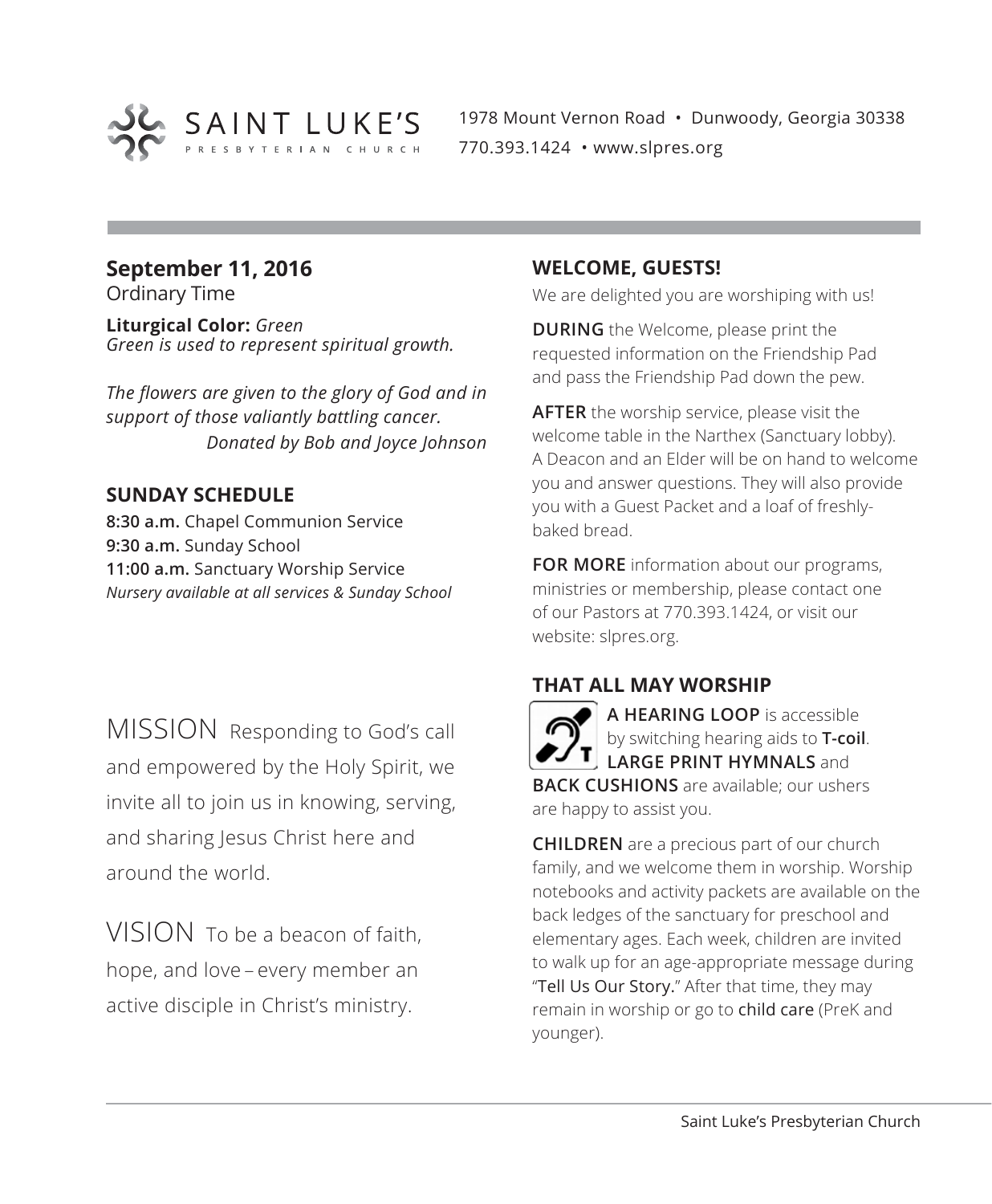#### **In Preparation for Worship**

 We all long for heaven where God is... being happy with God now means: Loving as He loves, Helping as He helps, Giving as He gives, Serving as He serves, Rescuing as He rescues, Being with Him twenty-four hours, Touching Him in his distressing disguise. *Mother Teresa of Calcutta*

یځ که

|                         |                                                                                                                                                                                                                                                                                                                                                                                                    |                                                |  | $\Omega_{\rm C}$ |
|-------------------------|----------------------------------------------------------------------------------------------------------------------------------------------------------------------------------------------------------------------------------------------------------------------------------------------------------------------------------------------------------------------------------------------------|------------------------------------------------|--|------------------|
| <b>Gathering Prayer</b> |                                                                                                                                                                                                                                                                                                                                                                                                    |                                                |  |                  |
| <b>Prelude</b>          |                                                                                                                                                                                                                                                                                                                                                                                                    | It Is Well with My Soul Craig Phillips         |  |                  |
|                         | <b>Chiming of the Hour</b>                                                                                                                                                                                                                                                                                                                                                                         |                                                |  |                  |
| Welcome                 |                                                                                                                                                                                                                                                                                                                                                                                                    |                                                |  |                  |
|                         | <b>Minutes for Mission</b>                                                                                                                                                                                                                                                                                                                                                                         | <b>Tartan Trot</b>                             |  | David King       |
|                         | * Call to Worship<br>Psalm 98<br>Leader: Sing to the Lord a new song, a song of hope and rejoicing!<br>People: Praise God for wonderful acts of mercy and kindness!<br>Leader: God has remembered God's faithful ones.<br>People: God has poured blessing upon blessing upon us!<br>Leader: Praise the Lord, all the earth, shout your praise!<br>People: Rejoice, for God is truly with us. AMEN. |                                                |  |                  |
|                         | * Passing of the Peace<br>Leader: May the peace of Christ be with you.<br>People: And also with you.                                                                                                                                                                                                                                                                                               |                                                |  |                  |
| * Hymn #761             |                                                                                                                                                                                                                                                                                                                                                                                                    | Called As Partners in Christ's Service BEECHER |  |                  |
| * Call to Confession    | Leader: The Lord be with you.<br>People: And also with you.<br>Leader: Let us pray.                                                                                                                                                                                                                                                                                                                |                                                |  |                  |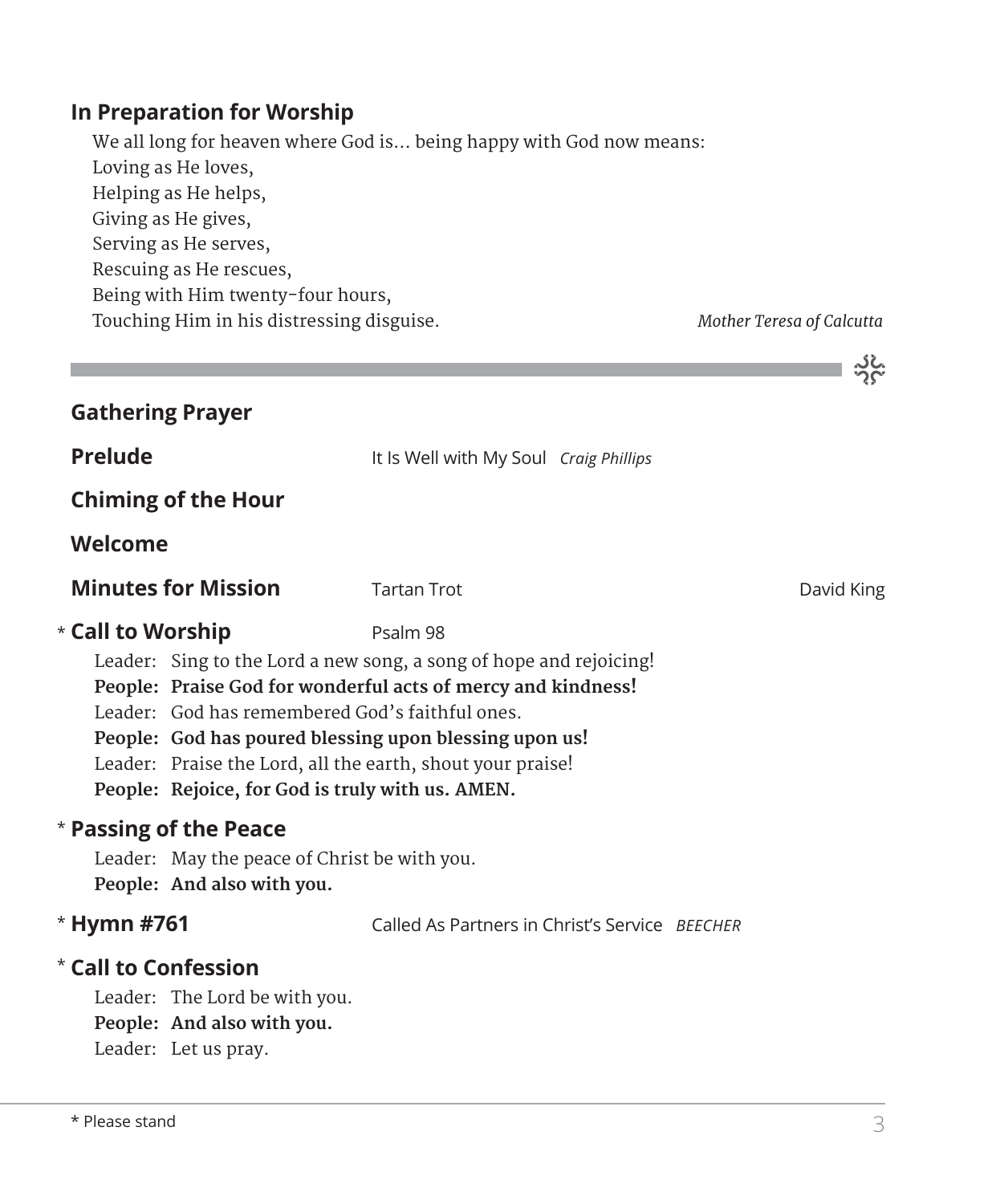#### **Prayer of Confession**  \*

 **God of love and grace, through the example of Jesus, you taught us to abide in your generous love, for it completes our lives and gives us joy; you ask us to love others as you have loved us, for it brings your creation to fruition. We sometimes struggle to love the people in our lives as you have loved us. Forgive us, we pray, and teach us your love again...** *(time of silent confession)* Leader: Lord, in Your mercy, **All: Hear our prayer. Amen.**

#### **Assurance of Forgiveness** \*



#### **Tell Us Our Story** Shannon Dill

*Parents may take their young children (through PreK) to our nursery, Rm. 121 in Sheppard Hall Parents of children in K, 1st or 2nd grade may take them to Faithful Friends in The Harbor, Rm. 213.* 

#### **Moment for Stephen Ministry Laura Strange 19 and Strange 10 and Strange 10 and Strange 10 and Strange 10 and Strange 10 and Strange 10 and Strange 10 and Strange 10 and Strange 10 and Strange 10 and Strange 10 and Stran**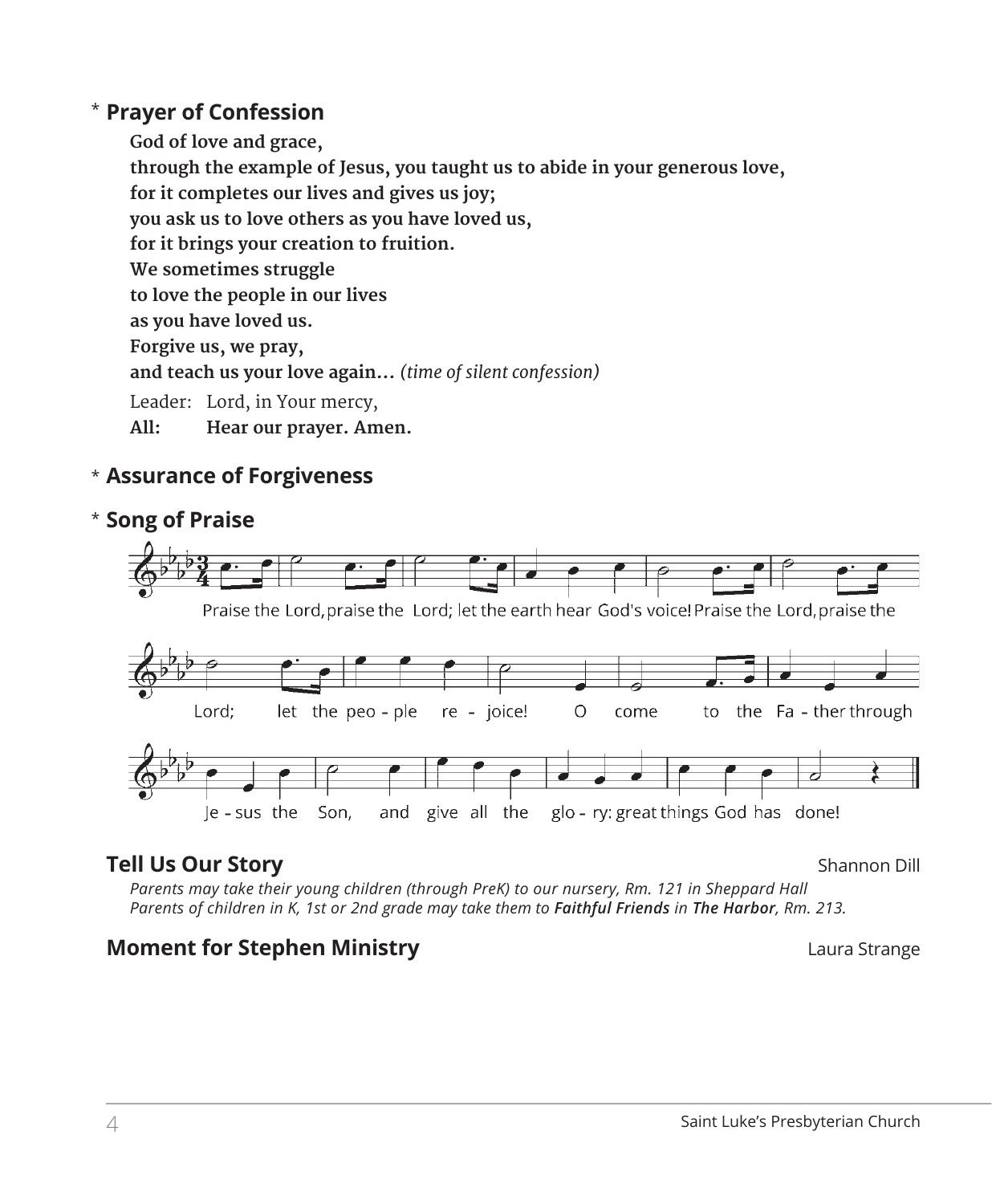#### **Morning Prayer & The Lord's Prayer**

 **Our Father Who art in heaven, hallowed be Thy name. Thy kingdom come, Thy will be done, on earth as it is in heaven. Give us this day our daily bread; and forgive us our debts, as we forgive our debtors; and lead us not into temptation, but deliver us from evil. For Thine is the kingdom and the power and the glory, forever. Amen.**

**Scripture Lesson** John 15:9-17; page 103 Leslie Berry

Leader: The Word of the Lord. **People: Thanks be to God.** 

**Sermon Broken beyond repair...** Pam Montgomery and mended by Grace

#### \* Hymn #316

Stanza 1: All Stanza 2: Men Stanza 3: All Stanza 4: Women Stanza 5: All

#### $*$  Affirmation of Faith

**Affirmation of Faith** from the Confession of Belhar

**Hymn #316** Where Charity and Love Prevail *TWENTY-FOURTH*

 **We believe in the triune God, Father, Son and Holy Spirit,** 

**who gathers, protects and cares for the church through Word and Spirit.** 

**This, God has done since the beginning of the world and will do to the end.** 

**We believe that Christ's work of reconciliation is made manifest in the church** 

**as the community of believers who have been reconciled with God and with one another;** 

**that this unity of the people of God must be manifested and be active in a variety of ways: in that we love one another;** 

**that we experience, practice and pursue community with one another;** 

**that we are obligated to give ourselves willingly and joyfully** 

**to be of benefit and blessing to one another;** 

**together come to know the height and the breadth and the depth of the love of Christ;** 

**together are built up to the stature of Christ, to the new humanity;** 

**together know and bear one another's burdens,** 

**thereby fulfilling the law of Christ that we need one another and upbuild one another, admonishing and comforting one another;** 

**that we suffer with one another for the sake of righteousness;** 

**pray together; and together serve God in this world.**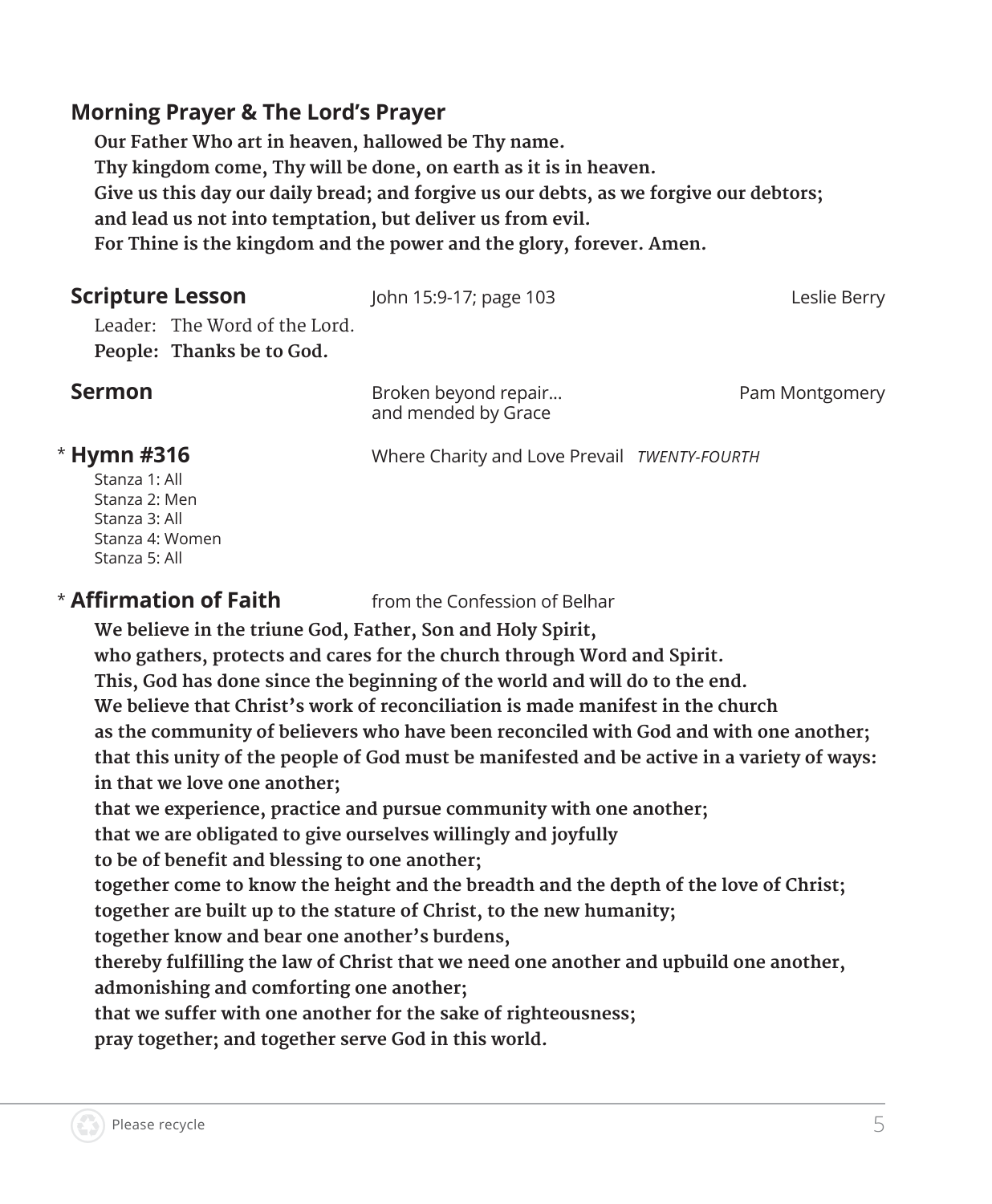#### **Offering**

*Giving is a tangible sign of worship. If you give electronically, there is a blue, laminated, 'electronic giving' card in the pew rack to place into the offering plate as it is passed.* 

**Offertory Precious Lord, Take My Hand** *arr. Roy Ringwald* Chancel Choir

Precious Lord, take my hand, bring me home through the night, through the dark,

through the storm, to Thy light. I have been to the mount, I have seen the promised land.

Bring Thy child home at last where the strife and the pain all are past.

I have dreamed a great dream that Thy love shall rule our land.

Take Thy child home to Thee with my dream of a world that is free.

For that day when all flesh joins the glory Thou has planned. *Joyce Merman*

#### $^{\star}$  Song of Thanksgiving



- **Charge & Blessing** \*
- **Choral Benediction** Amen *Peter Lutkin* \*
- Praise to the Lord, the Almighty *arr. Phillip* **\* Postlude**

**Worship Note:** *Today's Affirmation of Faith comes from the Belhar Confession, the newest confession of the Presbyterian Church USA, adopted this year by presbyteries and the General Assembly. The Belhar Confession*  was written by the Dutch Reformed Mission Church in 1986 as a theological challenge to South African apartheid, *emphasizing the Christian commitments to unity and justice, standing by all those who endure suffering.*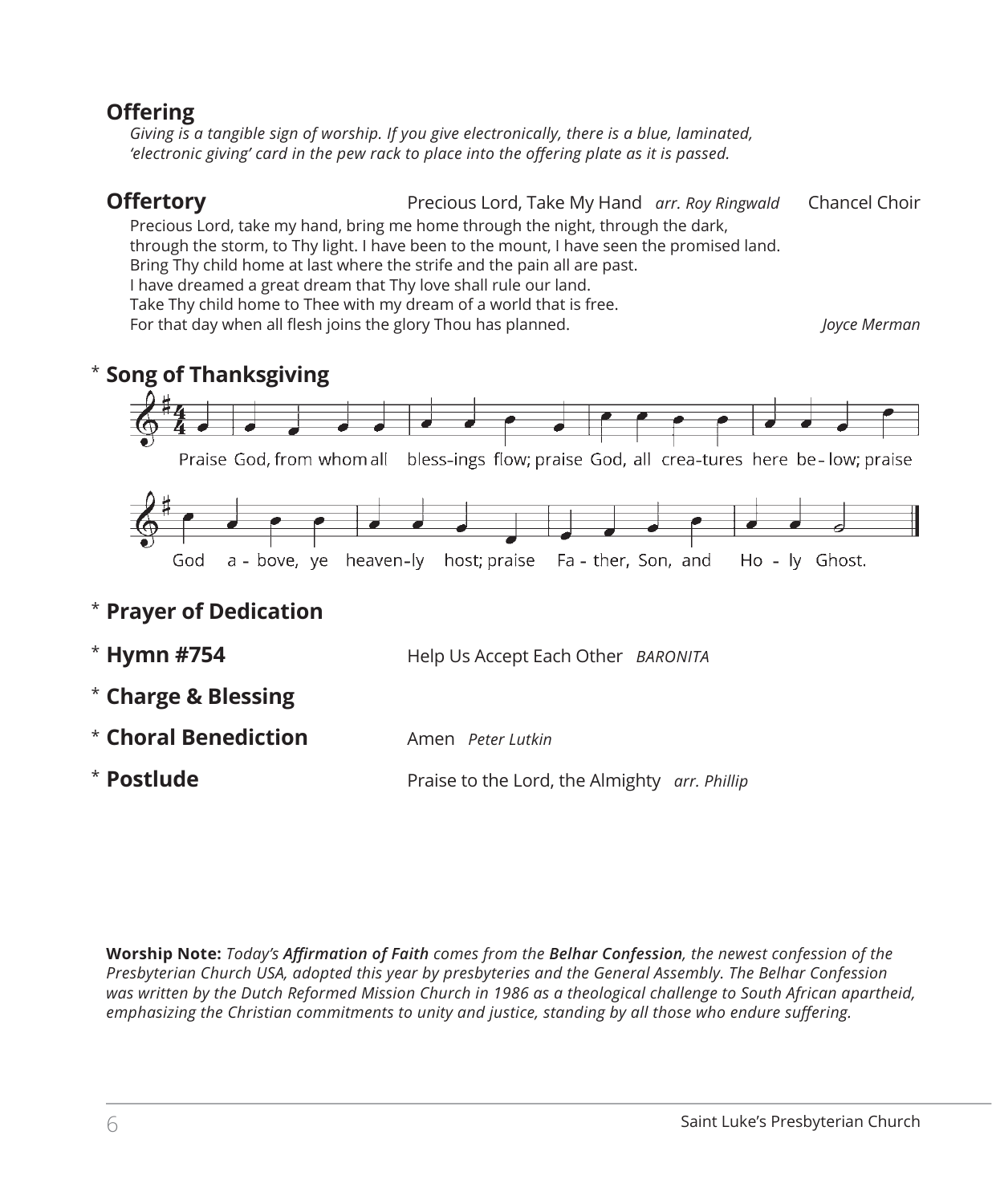# Sunday Spotlights:

# **FREE CONCERT HERE TODAY AT 5:00 P.M.**

**Songs of Peace – Coro Voci** *Ed Weaver, Conductor*

The Atlanta choral ensemble *Coro Voci* presents reflections on peace by American composers and arrangers on this poignant anniversary for our nation and world. An offering will be collected to benefit the charity *Tuesday's Children,* a response and recovery organization that supports youth, families, and communities impacted by terrorism and traumatic loss. Stay after the concert for a reception with coffee and home-baked "peace pies." Childcare is provided.

## **WEDNESDAY EVENINGS ARE A TIME TO FEAST!**

 $\mathbf{P} \mathbf{S}$  All are invited to Saint Luke's mid-week programming: Feast! Come enjoy meals and faith formation opportunities (classes are grouped by age from 3 to adult) from 5:45 - 7:15 p.m. each Wednesday. Feast begins this week, Sept.  $14$   $-$  pick up a brochure in the lobby and register now! Or use the blue registration slip in your pew to register each week.

### **TARTAN TROT 5K/10K IS FEB. 4, 2017**

 ${\bf \Im \Gamma}$  ....150 days away!! We look forward to another successful event thanks to all who volunteer, run and/or sponsor. Today we kick off our 2017 Tartan Trot Sponsorship Campaign. Sponsorship information is available online at tartantrot.com, or come by the table in the lobby to make your pledge. Proceeds from this race support outreach ministries at Saint Luke's.

Watch your "Highlights" email for the next 2 weeks for a little Tartan fun: be the first person to email the correct answer to the Tartan Trivia Weekly Challenge and you'll win a prize! The correct answer will be announced during Sunday's worship. If you answered correctly, come by the Tartan Trot table in the lobby to see if you were the first to answer. If so, claim your prize!

(Here is last week's question... visit our table in the lobby to see who won.) **Which of the following ingredients would you NOT put in traditional haggis?** A. Suet B. Liver C. Lard D. Oatmeal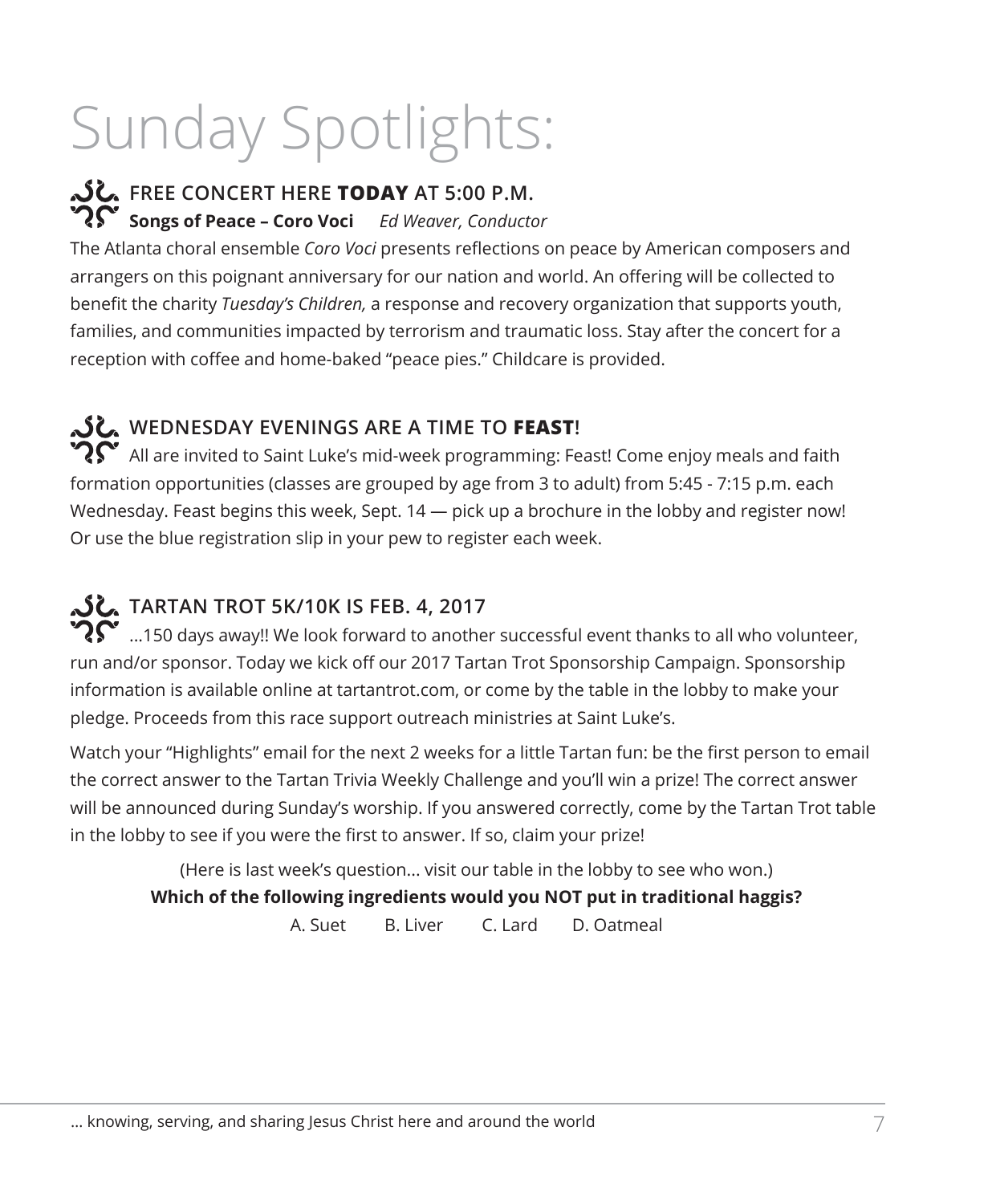#### **STEPHEN MINISTRY SUNDAY**

We welcome all the Atlanta-area Stephen Ministers and Leaders who are joining us today to celebrate a ministry that reaches out to area churches, the community, and all over the world: Stephen Ministry. Saint Luke's is blessed to have our own Stephen Ministers for over 10 years. Current ministers are Leslie Berry, Janis Jones, Liz Humphrey Lee, Bob Polensek, Sharon Polensek, Jan Slater and Stan Thornton, and Stephen leaders: Shannon Dill, Paula Morris, Cathie Rogers and Laura Strange.

The idea for Stephen Ministry began when Kenneth Haugk, a Lutheran Minister, trained people in his congregation to walk alongside individuals experiencing difficult times and everyday challenges of life. The mission of the Stephen Ministry is summed up in Paul's letter to the Ephesians: "To equip the saints for the work of ministry, for building up the body of Christ, until all of us come to the unity of the faith and the knowledge of the Son of God, to maturity, to the measure of the full stature of Christ." *Ephesians 4:12-13*

Stephen Ministry brings distinctively Christian care to those in our congregation and the community by confidentially listening, comforting, using their training, and employing the tools of faith. They receive 50 hours of initial training before they are commissioned, and learn skills such as active non-judgmental listening and identifying and expressing feelings. The hallmark of the ministry is confidentiality. We invite you to use this valuable resource by contacting one of the leaders listed above.

#### **ABOUT OUR GUEST**

Our guest speaker today is **Pam Montgomery**. She has been a Stephen Leader since 1987. She is a graduate of Western Michigan University and has worked for the Evangelical Lutheran Church as an Associate in Ministry in the area of Evangelism. Pam and her husband, Mike, have four children and live in Raleigh, North Carolina. Pam has been a **Stephen Ministry Introductory Workshop** presenter since 1992 and a regular instructor at **Stephen Series Leader's Training Courses** since 2001. Pam brings a wealth of inspiration and insight as she shares how God works through Stephen Ministry.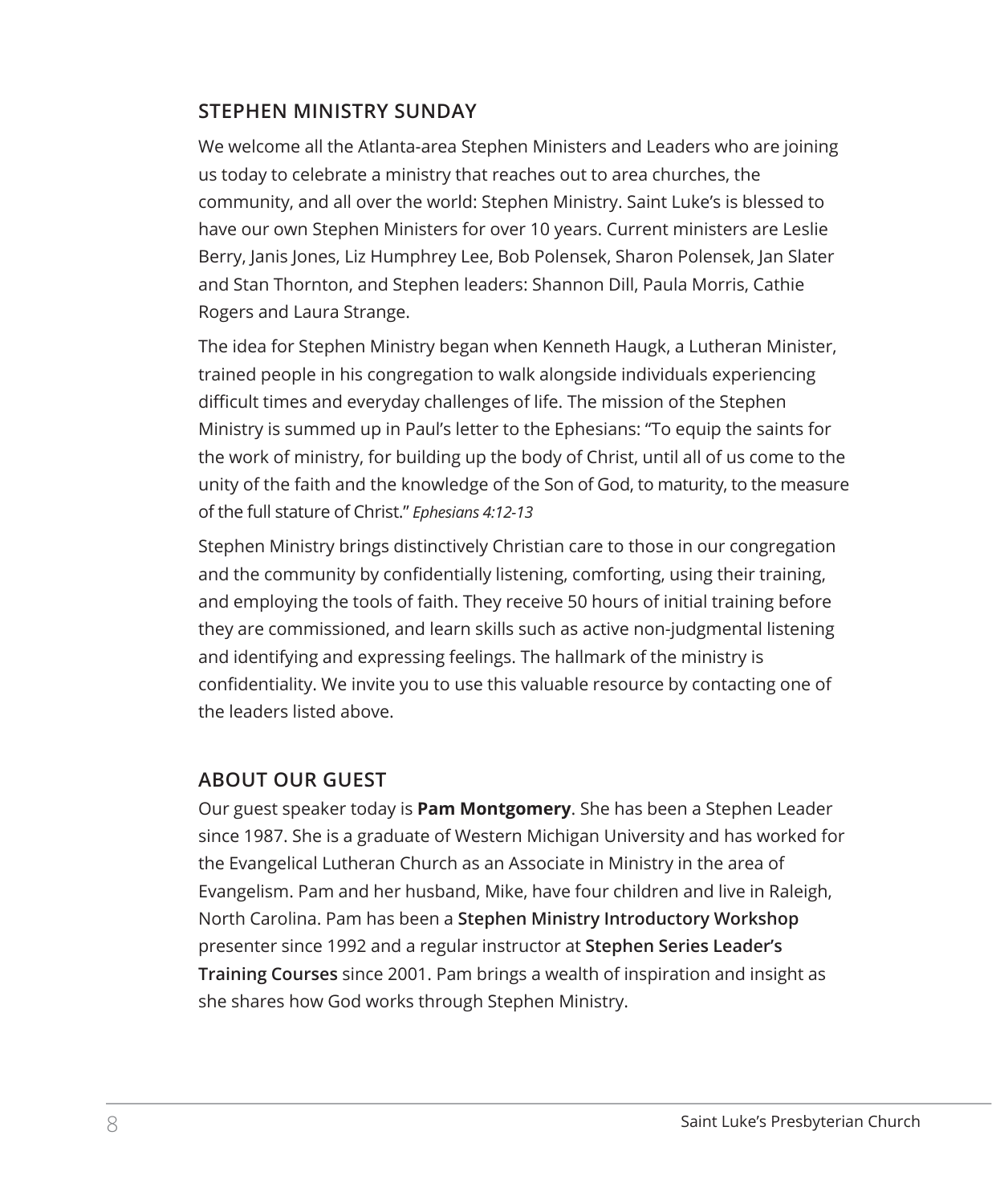## **ADULT MINISTRY Shannon Dill** shannondill@slpres.org / 770.393.1424 ext. 229

**ADULT SUNDAY SCHOOL** classes meet between the worship services, 9:30-10:30 a.m. Descriptions of current groups are available on our website (slpres.org) or http://bit.ly/ AdultSundaySchool. Please join us!

**FRIDAY MORNING MEN'S BIBLE STUDY** Fellowship and Bible study every Fri. from 6:40-8:00 a.m. in the Parlor with Dan Joyce.

**DISCIPLE SERIES** The final study in the Disciple Series, *Christian Believer,* will be offered at Saint Luke's this fall beginning on Sept. 13 in the Session Room (#109). This 30-week study focuses on essential doctrines of the Christian faith and makes connections between the doctrine and daily living. Classes will be from 7-9 p.m. each Tuesday. Please call Liz Catlett to order materials: 770.393.1424, ext. 236.

**NEW BIBLE STUDY: "WAYFARERS"** convened by David Lower. Come join David, Shannon and Phil as this week's preacher leads a study of the scripture for the upcoming Sunday's worship. During our worship year, we will read episodically through the Bible through May, starting with Abraham in Genesis. This study will enrich that journey through the Bible by following, clearly and deeply, the great big story of God and the people and the remaking of the world. We will listen and learn and discern God's Word together, and it will enrich our life of worship and faith! **Wednesdays at 10 a.m., starting on Sept. 14th,** in the church library (2nd floor above the lobby).

| <b>MUSIC MINISTRY</b> |  |
|-----------------------|--|
|-----------------------|--|

#### **Choir Rehearsals on Wednesdays:**

5:00-5:45 p.m. Cherub Choir *Ages 4-5 Kelly Sloan, Director* 5:00-5:45 p.m. Westminster Choir *Grades 1-5 Clair Maxwell, Director* 6:30-7:20 p.m. Festival Ringers *Youth & Adults Clair Maxwell, Director*

**MUSIC MINISTRY Clair Maxwell** Clair Clair Conserver Clairmaxwell Cost pres.org / 770.393.1424 ext. 227

7:30-9:00 p.m. Chancel Choir *Youth & Adults Clair Maxwell, Director*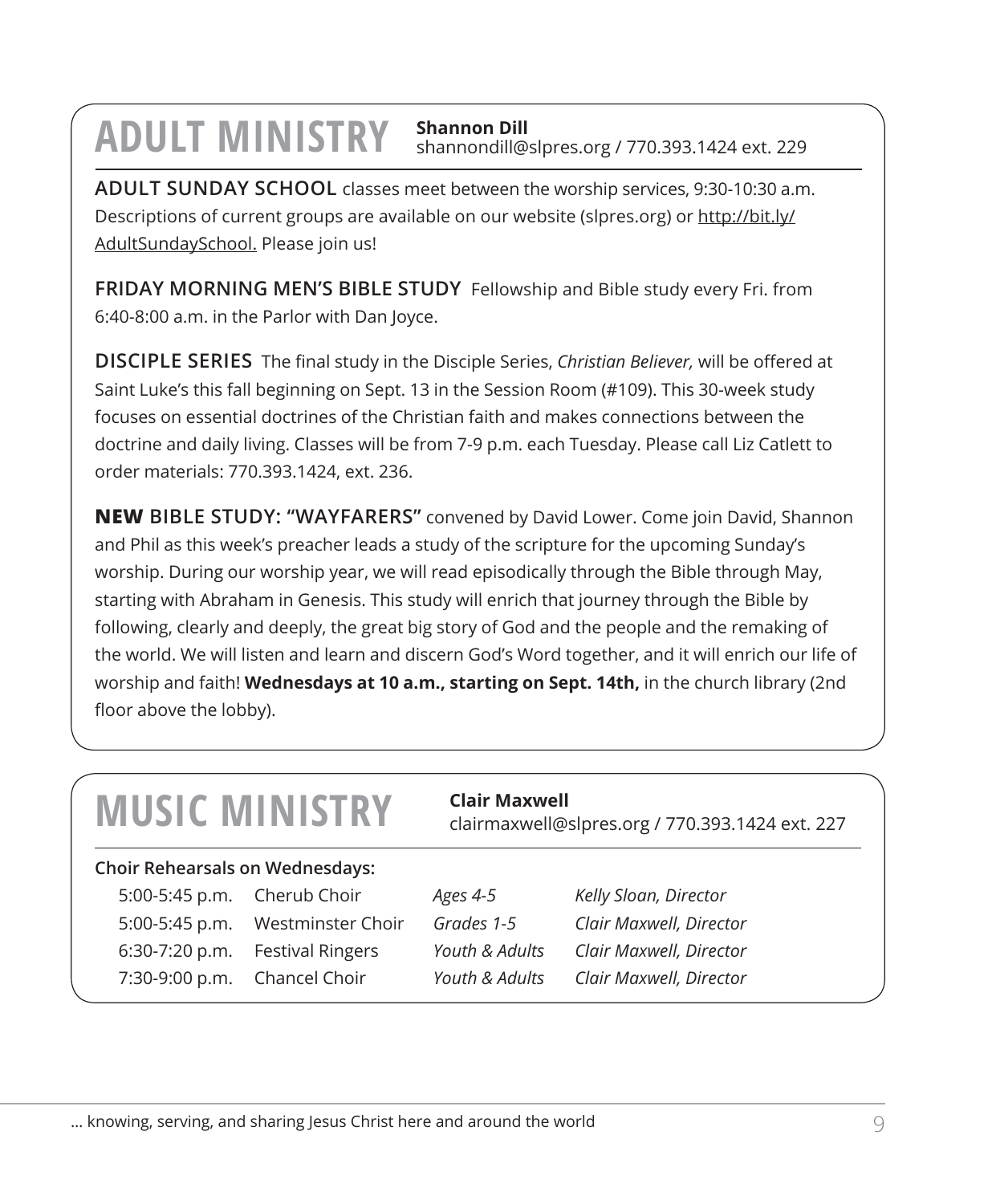|                             | <b>Phil Brown</b><br><b>YOUTH CONNECTION</b><br>philbrown@slpres.org / 770.393.1424 ext. 238                                                                                                                                                                                        |  |  |
|-----------------------------|-------------------------------------------------------------------------------------------------------------------------------------------------------------------------------------------------------------------------------------------------------------------------------------|--|--|
| SEPT <sub>11</sub>          | 5:30-7:30 p.m. Kick off Potluck A time of fellowship with all youth and their<br>families to discuss the schedule for the year. If your last name begins with the<br>letters A-J please bring a main dish, K-R a side dish, and S-Z a dessert.                                      |  |  |
| <b>SEPT 20,</b>             | <b>7 a.m.</b> HS students meet at Chick-fil-a on Jett Ferry.                                                                                                                                                                                                                        |  |  |
| OCT 4,<br>OCT <sub>18</sub> | 7 a.m. HS students meet at Chick-fil-a on Jett Ferry.                                                                                                                                                                                                                               |  |  |
| OCT 28-30                   | Middle school retreat @ Calvin Camp & Retreat Center This trip will be \$120/<br>youth. Registration on the Saint Luke's website opening up next week. Please sign<br>up by October 2nd. We also need 4-5 male and female adults to join us, talk to Phil<br>if you are interested. |  |  |
| NOV 1, 15                   | 7 a.m. HS students meet at Chick-fil-a on Jett Ferry.                                                                                                                                                                                                                               |  |  |
| NOV 11-13                   | High school retreat @ Mountain TOP                                                                                                                                                                                                                                                  |  |  |
| DEC 6, 20                   | <b>7 a.m.</b> HS students meet at Chick-fil-a on Jett Ferry.                                                                                                                                                                                                                        |  |  |
| <b>DEC 18</b>               | Youth Christmas parties                                                                                                                                                                                                                                                             |  |  |

# **SPLASH!** CHILDREN'S

**Catherine Anne Thomas**

cathomas@slpres.org / 770.393.1424 ext. 228

Volunteers needed in Children's Ministries:

1) One person to job-share in our First Grade Holy Moly Class, 9:30-10:30 a.m. on Sundays.

2) Three or four people to coordinate our Trunk-n-Treat event on Sun., Oct. 30.

3) Two or three people to help coordinate Happy Birthday, Jesus – which is Sun., Dec.18.

Please contact cathomas@slpres.org if you can fill any of these roles. Thanks!

#### **STEPHEN MINISTRY**

**You:** "It's impossible." **God:** "All thing are possible."

**Luke 18:27:** Jesus replied, "What is impossible with men is possible with God." Nothing you are facing is insurmountable with God's help. What a comforting thought. Allow a Stephen Minister to be a conduit to God's grace. Take the first step. Contact Stephen Leader Shannon Dill (770.393.1424 ext. 229) or Laura Strange (770.490.4395) for a referral. After that first step, a Stephen Minister will walk with you.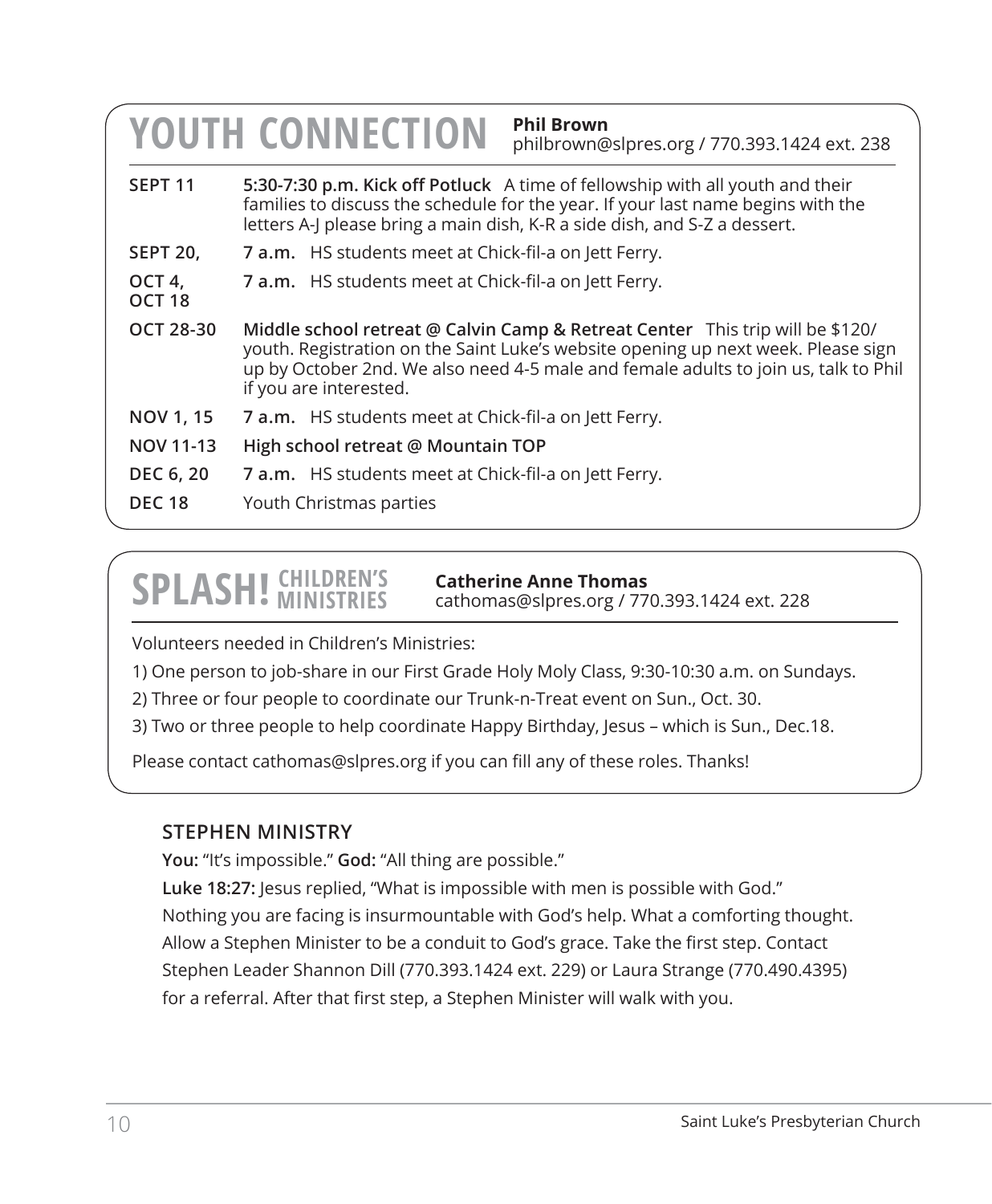#### **FAMILY PROMISE: DOUBLE FEATURE**

Saint Luke's is hosting two consecutive weeks: Sept. 25 – Oct. 9. Volunteer opportunities available for groups, families, or individuals: http://tinyurl.com/SLPCFP2016-09.

#### **OWLS (OLDER, WISER, LOVING SENIORS):** Tues., Sept. 27, 11:30 a.m. The **Bob Roberts Comedy Show** is full of comedy, magic, ventriloquism, and hilarious audience participation. Don't miss this one!

**BECOMING CREATION WISE:** a lecture series by Georgia Interfaith Power & Light. If you missed this great series at Saint Luke's, be sure to catch it at Dunwoody United Methodist Church. 4 p.m. Sundays, Sept. 11 - Oct. 9.

#### **IT'S A NEW YEAR FOR OUR HOMELESS OUTREACH PROGRAMS:**

Please sign up on the sheet in the lobby. Contact Al Bridges, 770.394.6581, for info.

**JOURNEY** Volunteers needed on the 4th Sun. to prepare and serve a meal to approx. 26 homeless men: Nov., Jan., Mar., Apr., May, Jun. & July.

#### **IOH (INTERFAITH OUTREACH HOME)** Volunteers needed on the 3rd Thurs. to deliver a meal for approx. 15 kids and 10 adults. Your cost is reimburseable. Sept. 2016 - May 2017.

**\*\* Immediate need for IOH volunteers on September 15th—this Thursday. Please contact All Bridges at 770.394.6581. \*\***

#### **MOVE INTO BETTER HEALTH**

Begins Sept. 12: Mon. & Wed. in the Great Hall, 8:15 - 9:15 a.m. with Sally Joyce (SallyJoyce@ comcast.net) Light aerobics, walking, and light weights for toning, stretching and relaxation.

#### **FAITH & FILM — FRI., SEPT. 16**

Bring a friend! "Pot Luck" style dinner at 7 p.m., movie at 7:45 p.m. Call Cindy Nunez (678.230.1236) to RSVP.

**A Walk in the Woods** *Returning to America after living abroad many years, aging travel writer Bill Bryson decides to focus on his native land by hiking the length of the Appalachian Trail with his long-estranged pal Stephen Katz – a tottering, wisecracking ex-alcoholic.* (Rated R, 1:44)

**SEPT. 18: MEG** (Marriage Enrichment Group) meets one Sun. per month from 5-6 p.m. in room 203. Childcare available. Contact Mark and Kimey Reed, 404.441.8614 / kimeyreed@gmail.com.

#### **8 STEPS TO A PAIN-FREE BACK**

Attend a free workshop at Saint Luke's on Thurs., Sept. 22, 6:30 p.m. Register under "Free Workshop" at www.GokhaleMethod.com

**MOUNTAIN T.O.P. BOOK DRIVE** for gently used children's books. Please use the labeled bin in the lobby. This bin will also be a collection site for books from the community from Oct. 1-22. If you can help count, label and pack the books, please contact Marylyn Brown at 770.441.9383.